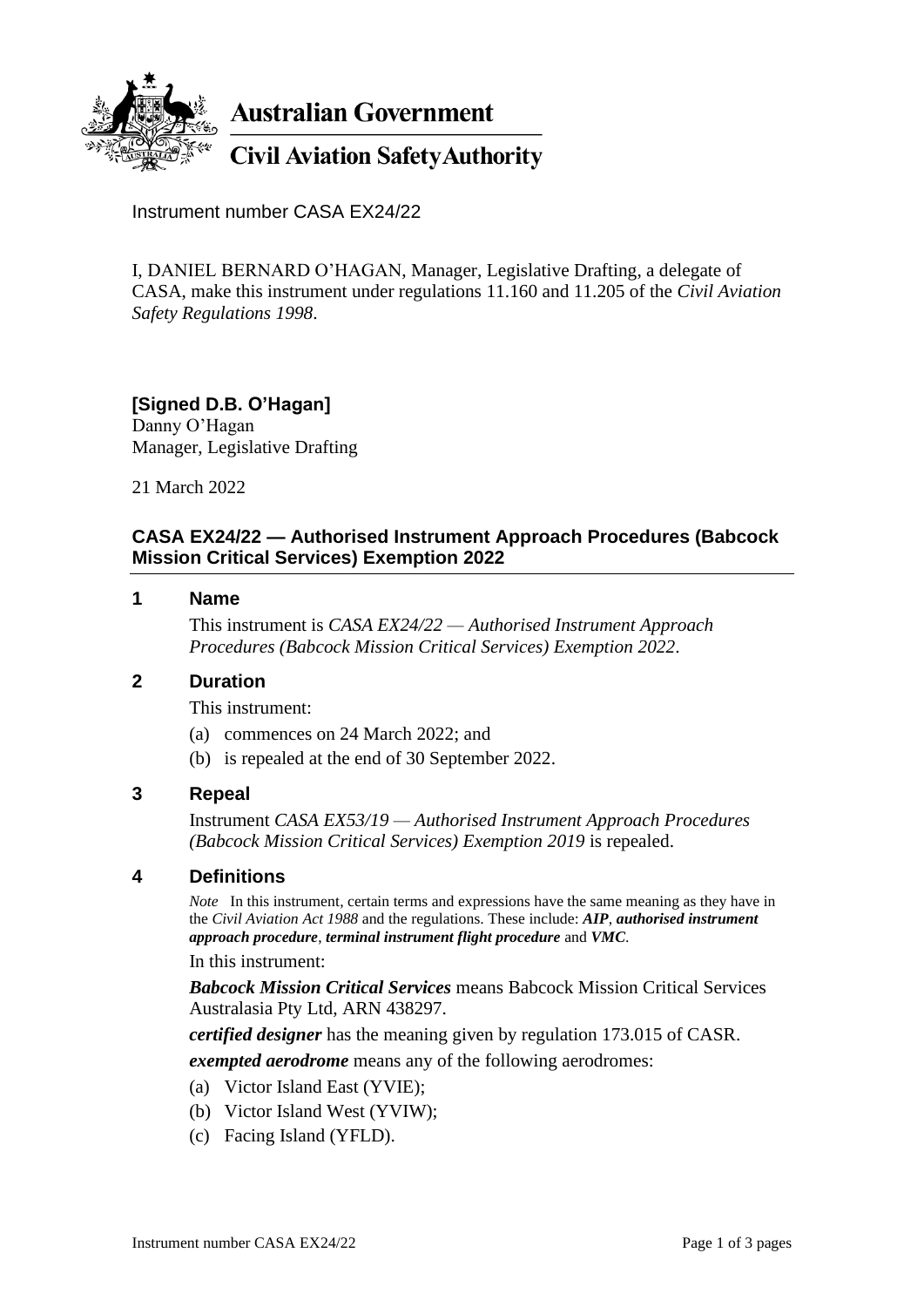*exempted procedure* means any of the following authorised instrument approach procedures as published in the AIP:

- (a) Victor Island East (YVIE) RNP 167;
- (b) Victor Island West (YVIW) RNP 167;
- (c) Facing Island (YFLD) RNP 125.

*flight inspection* means a flight conducted for the purpose of verifying existing obstacles and checking for new obstacles.

*procedure designer*, in relation to an authorised instrument approach procedure, means the certified designer who is responsible for maintaining the procedure.

*ship's PINS operation* means a helicopter operation to and from a point in space at or near a ship at sea, conducted for the purpose of:

- (a) transporting a marine pilot to or from the ship; or
- (b) transporting a medical patient or medical personnel to or from the ship; or
- (c) a rescue operation from the ship; or
- (d) training for an operation mentioned in paragraph (a), (b) or (c).

*specified areas*, in relation to an authorised instrument approach procedure, means the areas in the vicinity of the procedure that have been identified by the procedure designer as requiring monitoring for obstacles.

#### **5 Exemption**

- (1) Babcock Mission Critical Services is exempt from compliance with subregulation 139.025 (1) of CASR if it is using an exempted procedure at an exempted aerodrome for a ship's PINS operation conducted in a helicopter.
- (2) The exemption is subject to each of the conditions mentioned in Schedule 1. *Note* Subregulation 139.025 (1) of CASR prohibits the operator of an aerodrome, which would include the helideck of a marine vessel, from having a terminal instrument flight procedure for the aerodrome if the operator does not hold an aerodrome certificate for the aerodrome, and if the terminal instrument flight procedure is not only for use in a specialised helicopter operation.

## **Schedule 1 Conditions**

- 1 Babcock Mission Critical Services must include the following in its operations manual:
	- (a) procedures to monitor obstacles in the specified areas that are critical to an exempted procedure;
	- (b) instructions to a pilot conducting an approach to an exempted aerodrome to be particularly vigilant in ensuring safe separation from aircraft conducting approach procedures into Mackay (YBMK) or Gladstone (YGLA);
	- (c) a caution explaining that the Victor Island East and Victor Island West approach procedures are overlaid by approach procedures into Mackay (YBMK);
	- (d) a caution explaining that the Facing Island approach procedure is overlaid by approach procedures into Gladstone (YGLA).
- 2 Babcock Mission Critical Services must ensure that:
	- (a) a flight crew member that is conducting an exempted procedure at an exempted aerodrome monitors whether obstacles in the specified area for the procedure are different from the obstacles on which the procedure design is based; and